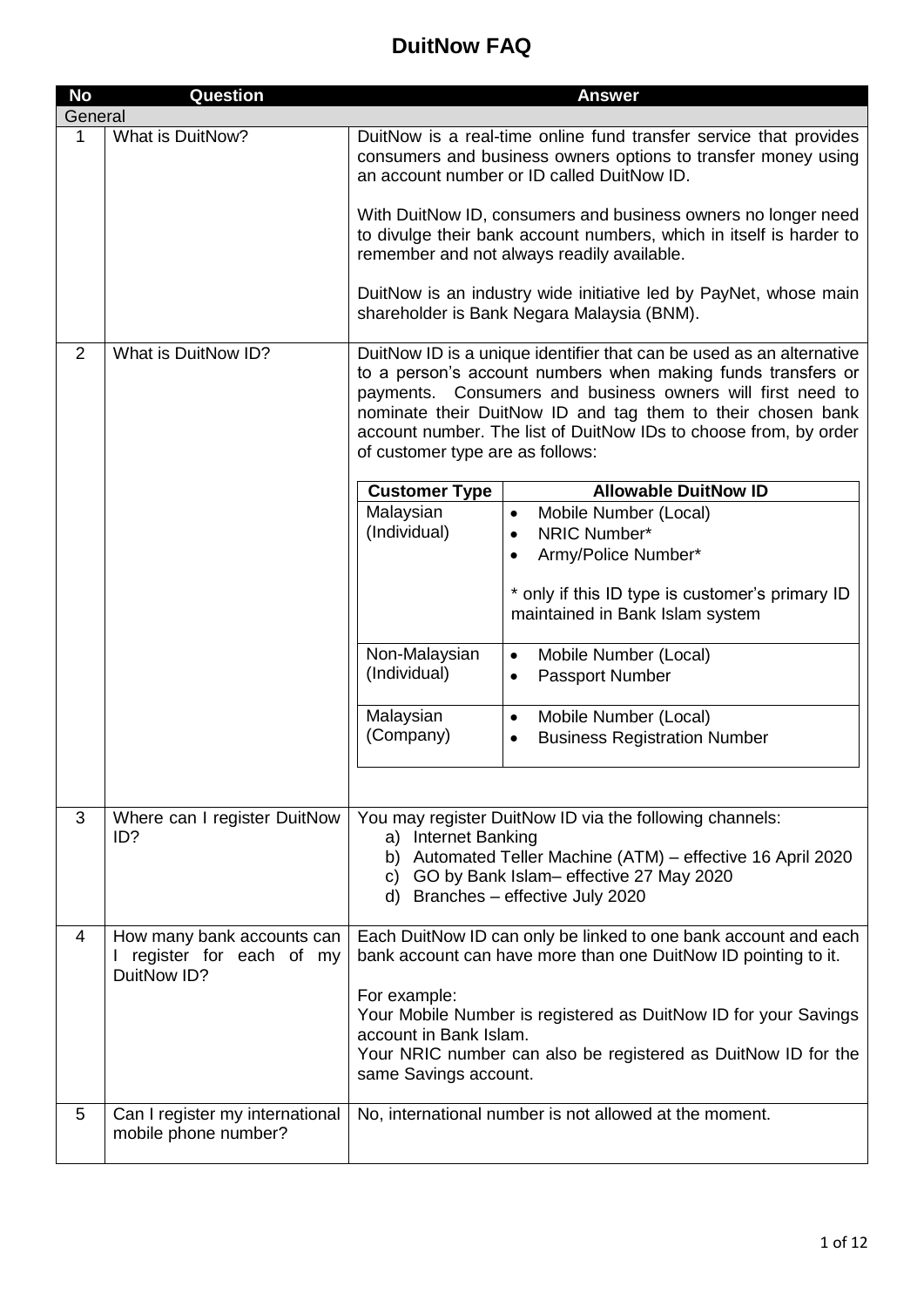| <b>No</b>      | Question                                                                                                                         | <b>Answer</b>                                                                                                                                                                                                                                                                                                                                                                                                                                                                                                                                                      |
|----------------|----------------------------------------------------------------------------------------------------------------------------------|--------------------------------------------------------------------------------------------------------------------------------------------------------------------------------------------------------------------------------------------------------------------------------------------------------------------------------------------------------------------------------------------------------------------------------------------------------------------------------------------------------------------------------------------------------------------|
| 6              | Are there any fees or charges<br>to use DuitNow?                                                                                 | No, there is no fee or charge for using (i.e. sending or receiving<br>funds) DuitNow.                                                                                                                                                                                                                                                                                                                                                                                                                                                                              |
| $\overline{7}$ | What are the types of DuitNow<br>transfer currently available?                                                                   | There are 2 types of DuitNow transfer:<br>Transfer to DuitNow ID (Proxy)<br>1.<br>Transfer to account number<br>2.                                                                                                                                                                                                                                                                                                                                                                                                                                                 |
| 8              | Can I schedule a future dated<br>and recurring transfer with<br>DuitNow?                                                         | Future dated and recurring transfer will be made available soon.                                                                                                                                                                                                                                                                                                                                                                                                                                                                                                   |
| 9              | Can I change the account<br>tagged to my DuitNow ID?                                                                             | Yes. You can change the account tagged to your DuitNow ID.                                                                                                                                                                                                                                                                                                                                                                                                                                                                                                         |
| 10             | Can I tag the same DuitNow<br>ID with another bank?                                                                              | No, DuitNow ID can only be used at one bank at a time as explained<br>in Q4.                                                                                                                                                                                                                                                                                                                                                                                                                                                                                       |
| 11             | Can I link all of my DuitNow ID<br>to one receiving account?                                                                     | Yes, you can link all your DuitNow IDs to one account as explained<br>in Q4.                                                                                                                                                                                                                                                                                                                                                                                                                                                                                       |
| 12             | I have recently changed my<br>number<br>mobile<br>but<br>my<br>previous mobile number was<br>my DuitNow ID. What should I<br>do? | You need to deregister your DuitNow ID and go to Bank Islam<br>branch to update your mobile number. Only mobile number that<br>matches Bank Islam's record is allowed to be registered as<br>DuitNow ID for mobile number.<br>After branch has updated your mobile number, you can re-register<br>your new mobile number as your DuitNow ID at the following<br>channels:<br>a) Internet Banking<br>b) Automated Teller Machine (ATM) - effective 16 April 2020<br>c) GO by Bank Islam Mobile Banking - effective 22 May 2020<br>d) Branches - effective June 2020 |
| 13             | What happens if I received<br>error message when I try to<br>perform<br>register<br>or<br>maintenance of my DuitNow<br>ID?       | If you encounter any error during registration or maintenance of<br>DuitNow ID, please report it to Bank Islam Contact Center at 03-26<br>900 900.                                                                                                                                                                                                                                                                                                                                                                                                                 |
| 14             | What should<br>do<br>if<br>$\mathbf{L}$<br>my<br>Number<br>Passport<br>has<br>changed?                                           | You need to deregister your DuitNow ID and go to Bank Islam<br>Branch to update your Passport Number. Then, you can re-register<br>your new Passport Number as your DuitNow ID at the following<br>channels:<br>a) Internet Banking<br>b) Automated Teller Machine (ATM) – effective 16 April 2020<br>c) GO by Bank Islam Mobile Banking - effective 22 May 2020<br>d) Branches - effective June 2020                                                                                                                                                              |
| 15             | How can I ensure that I am<br>transferring to my intended<br>recipient?                                                          | The recipient's name will be displayed during confirmation of<br>transfer. It is important that you verify the Recipient Name prior to<br>confirming the transaction.                                                                                                                                                                                                                                                                                                                                                                                              |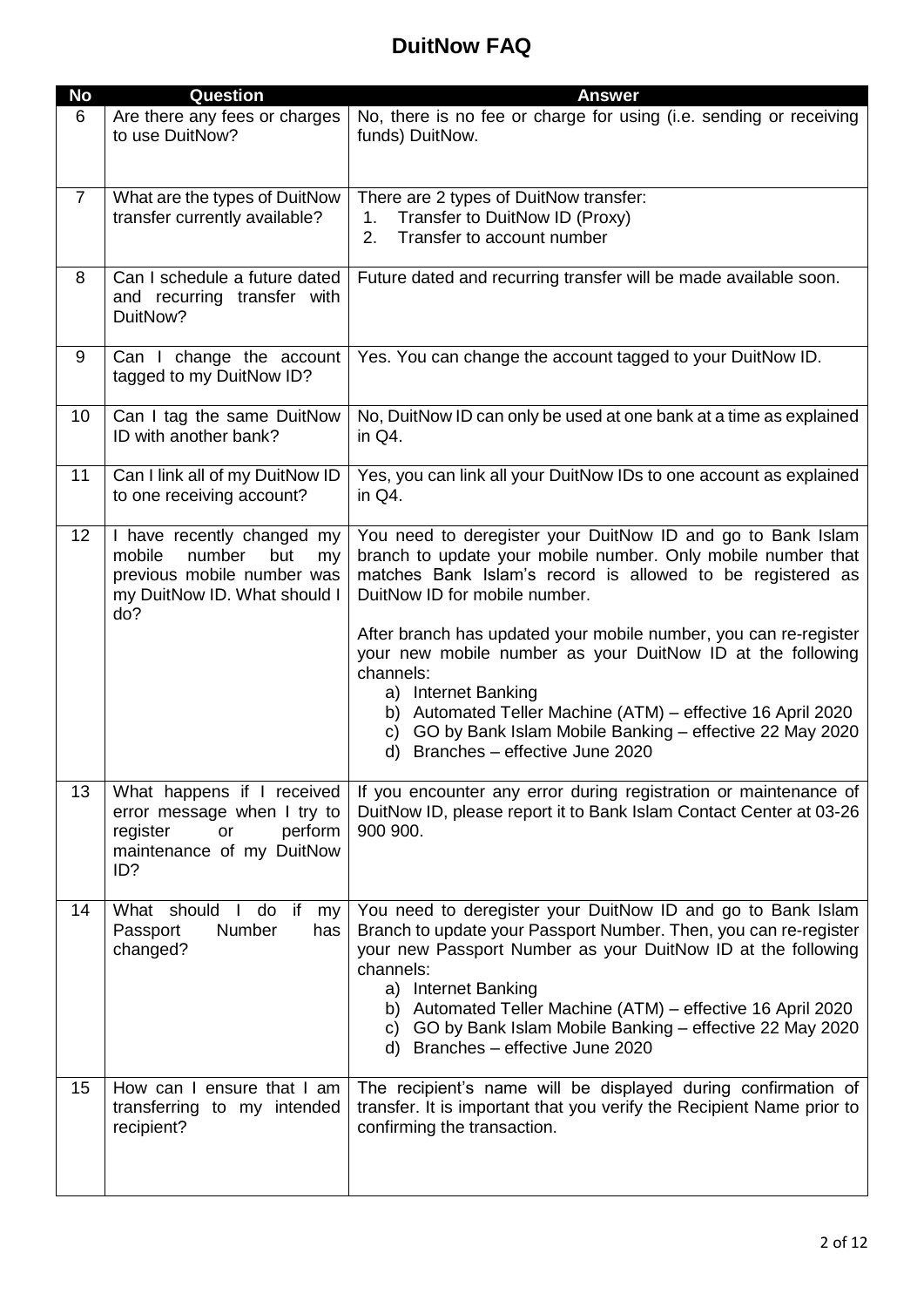| <b>No</b>      | <b>Question</b>                                                                                                  | <b>Answer</b>                                                                                                                                                                                                                                                                                                                                                                                                                                                                          |
|----------------|------------------------------------------------------------------------------------------------------------------|----------------------------------------------------------------------------------------------------------------------------------------------------------------------------------------------------------------------------------------------------------------------------------------------------------------------------------------------------------------------------------------------------------------------------------------------------------------------------------------|
|                | DuitNow services via GO by Bank Islam Mobile Banking                                                             |                                                                                                                                                                                                                                                                                                                                                                                                                                                                                        |
| $\mathbf 1$    | How can I register DuitNow ID<br>via GO by Bank Islam Mobile<br>Banking?                                         | Just follow these simple steps:<br>1.<br>Login to GO by Bank Islam Mobile Banking;<br>2.<br>Select Quick Menu (6-dot floating button);<br>Select Settings;<br>3.<br>Select DuitNow ID;<br>4.<br>5.<br>Select the preferred DuitNow ID Type;<br>Select Receiving Account, read and accept the Terms &<br>6.<br>Conditions. Then select Continue to proceed;<br>Verify the details and select Approve to complete your<br>$7_{\cdot}$<br>registration.                                   |
| $\overline{2}$ | Can I check my DuitNow ID<br>status and details via GO by<br>Bank Islam Mobile Banking?                          | Just follow these simple steps:<br>Login to GO by Bank Islam Mobile Banking;<br>1.<br>Select Quick Menu (6-dot floating button);<br>2.<br>Select Settings;<br>3.<br><b>Select DuitNow ID</b><br>4.<br>List of DuitNow ID details will be displayed<br>5.                                                                                                                                                                                                                               |
| 3              | What if the mobile number<br>displayed via GO by Bank<br>Islam Mobile Banking is not<br>my mobile number?        | Kindly go to any Bank Islam branch to update your mobile number.<br>Once updated, please go to GO by Bank Islam Mobile Banking to<br>register your DuitNow ID.                                                                                                                                                                                                                                                                                                                         |
| $\overline{4}$ | Can I save any DuitNow ID as<br>one of my favourite recipient<br>via GO by Bank Islam Mobile<br>Banking?         | This feature will be available soon. At the moment, you can save<br>any DuitNow ID as your favourite recipient via Internet Banking.                                                                                                                                                                                                                                                                                                                                                   |
| 5              | perform<br><b>DuitNow</b><br>Can<br>Favourite<br>Accounts<br>Maintenance via GO by Bank<br>Islam Mobile Banking? | This feature will be available soon. At the moment, you can perform<br>DuitNow Favourite Accounts Maintenance via Internet Banking.                                                                                                                                                                                                                                                                                                                                                    |
| 6              | Is there any limit for DuitNow<br>transfers via GO by Bank<br>Islam Mobile Banking?                              | Maximum limit per day:<br>Resident: RM50,000.00<br>Non-Resident: RM10,000.00<br>$\bullet$<br>However, the default limit is RM5,000.00.                                                                                                                                                                                                                                                                                                                                                 |
| $\overline{7}$ | How can I perform DuitNow<br>via GO by Bank Islam Mobile<br>Banking?                                             | Just follow these simple steps:<br>If Recipient Type $=$ Open Recipient:<br>a)<br>1. Login to GO by Bank Islam Mobile Banking;<br>2. Select Transfer menu;<br>3. Select DuitNow;<br>4. Select New Transfer;<br>5. Select Transfer Type<br>a) For transfer using DuitNow ID (Proxy):<br>Select DuitNow ID Type;<br>i.<br>ii. Key in Amount, DuitNow ID<br>Number,<br><b>Recipient Reference, Other Payment Details</b><br>(Optional)<br>b) For transfer using DuitNow (Pay to Account): |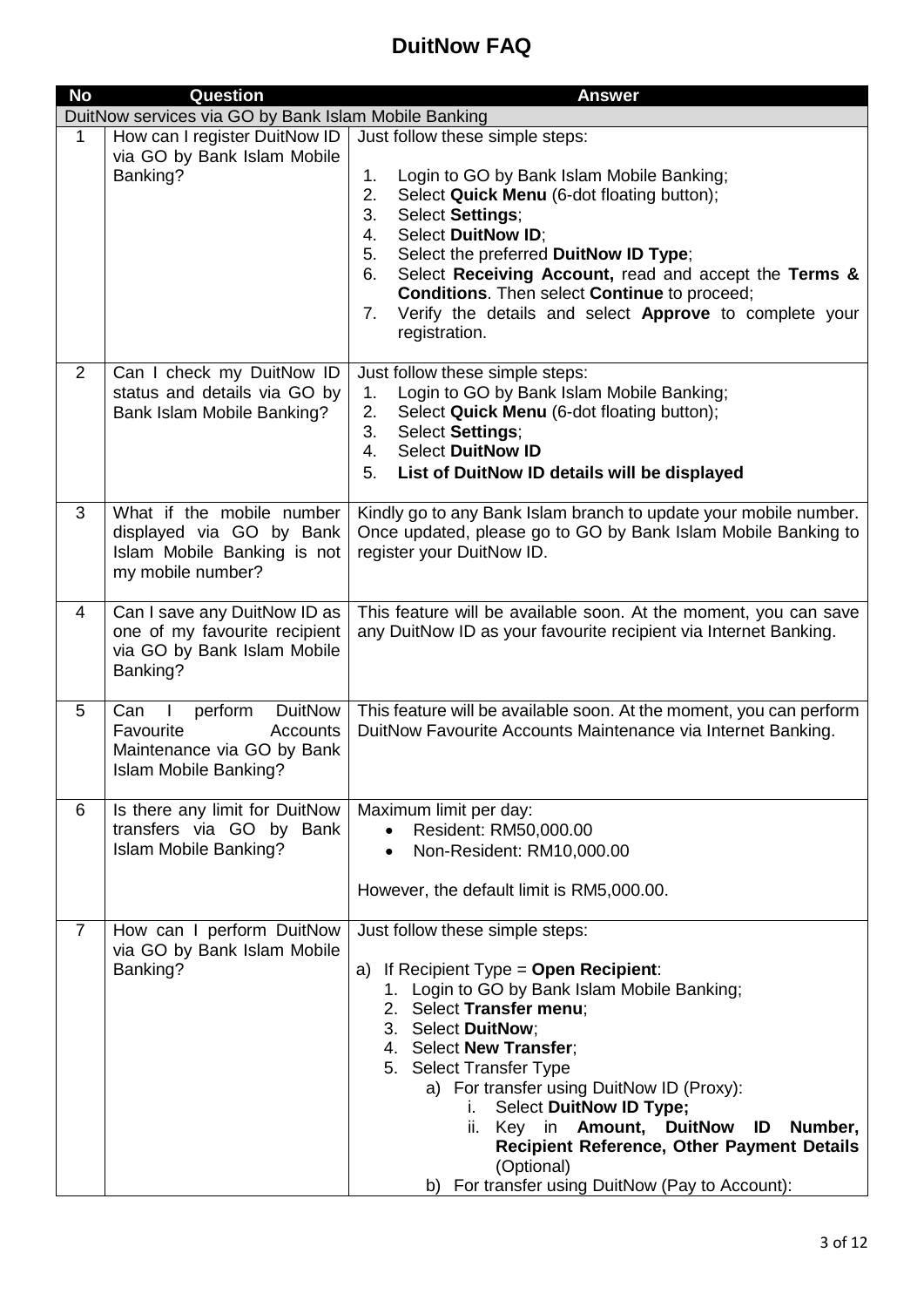| <b>No</b> | <b>Question</b>                                                                                                                       | <b>Answer</b>                                                                                                                                                                                                                                                                                                                                                                                                                                                                                                                                                                    |
|-----------|---------------------------------------------------------------------------------------------------------------------------------------|----------------------------------------------------------------------------------------------------------------------------------------------------------------------------------------------------------------------------------------------------------------------------------------------------------------------------------------------------------------------------------------------------------------------------------------------------------------------------------------------------------------------------------------------------------------------------------|
|           |                                                                                                                                       | i. Select Account Number;<br>ii. Select Recipient Bank;<br>iii. Key in Amount, Account Number, Recipient<br>Reference, Other Payment Details (Optional);<br>6. Read, understand and accept the Terms & Conditions,<br>then select Continue to proceed;<br>7. Verify the details and select Transfer Now<br>8. Select Approve to complete your transaction.<br>9. Click Share if you want to share the receipt with the recipient                                                                                                                                                 |
|           |                                                                                                                                       | b) If Recipient Type = $\blacksquare$ Favourite Recipient:<br>1. Login to GO by Bank Islam Mobile Banking;<br>2. Select Transfer menu;<br>3. Select DuitNow;<br>4. Select Favourite Recipient;<br>5. Key in Amount, Recipient Reference, Other Payment<br><b>Details (Optional)</b><br>6. Read, understand and accept the Terms & Conditions,<br>then select Continue to proceed;<br>7. Verify details and select Transfer Now to complete your<br>transaction.<br>8. Click Share if you want to share the receipt with the recipient                                            |
| 8         | Where<br>check<br>can I<br>my<br>transaction status after I made<br>the DuitNow transfer?                                             | Just follow these simple steps:<br>Login to GO by Bank Islam Mobile Banking;<br>1.<br>2.<br>Select Quick Menu (6-dot floating button);<br><b>Select Mobile Transaction History;</b><br>3.<br>Select Account Number and then select View.<br>4.                                                                                                                                                                                                                                                                                                                                   |
| 9         | How can I deregister (delink)<br>the account that was currently<br>tagged to my DuitNow ID via<br>GO by Bank Islam Mobile<br>Banking? | Just follow these simple steps:<br>Login to GO by Bank Islam Mobile Banking;<br>1.<br>2.<br>Select Quick Menu (6-dot floating button);<br>Select Settings;<br>3.<br><b>Select DuitNow ID;</b><br>4.<br>Swipe left the preferred DuitNow ID to be deregistered<br>5.<br>(delinked);<br>Select OK once message is prompted;<br>6.<br>7.<br>Select Approve to complete the deregistration process.                                                                                                                                                                                  |
| 10        | How can I deactivate my<br>DuitNow ID via GO by Bank<br>Islam Mobile Banking?                                                         | Just follow these simple steps:<br>Login to GO by Bank Islam Mobile Banking;<br>1.<br>2.<br>Select Quick Menu (6-dot floating button);<br>3.<br>Select Settings;<br>Select DuitNow ID;<br>4.<br>5.<br>Select preferred DuitNow ID;<br>6.<br>Switch the Active toggle to Inactive;<br><b>Select Continue</b><br>7.<br>8.<br>Verify the details and select <b>Confirm</b> to complete the<br>deactivation.<br>Note: When you deactivate your DuitNow ID, transfer of funds to<br>the DuitNow ID will be rejected and you are unable to register<br>the DuitNow ID with other bank. |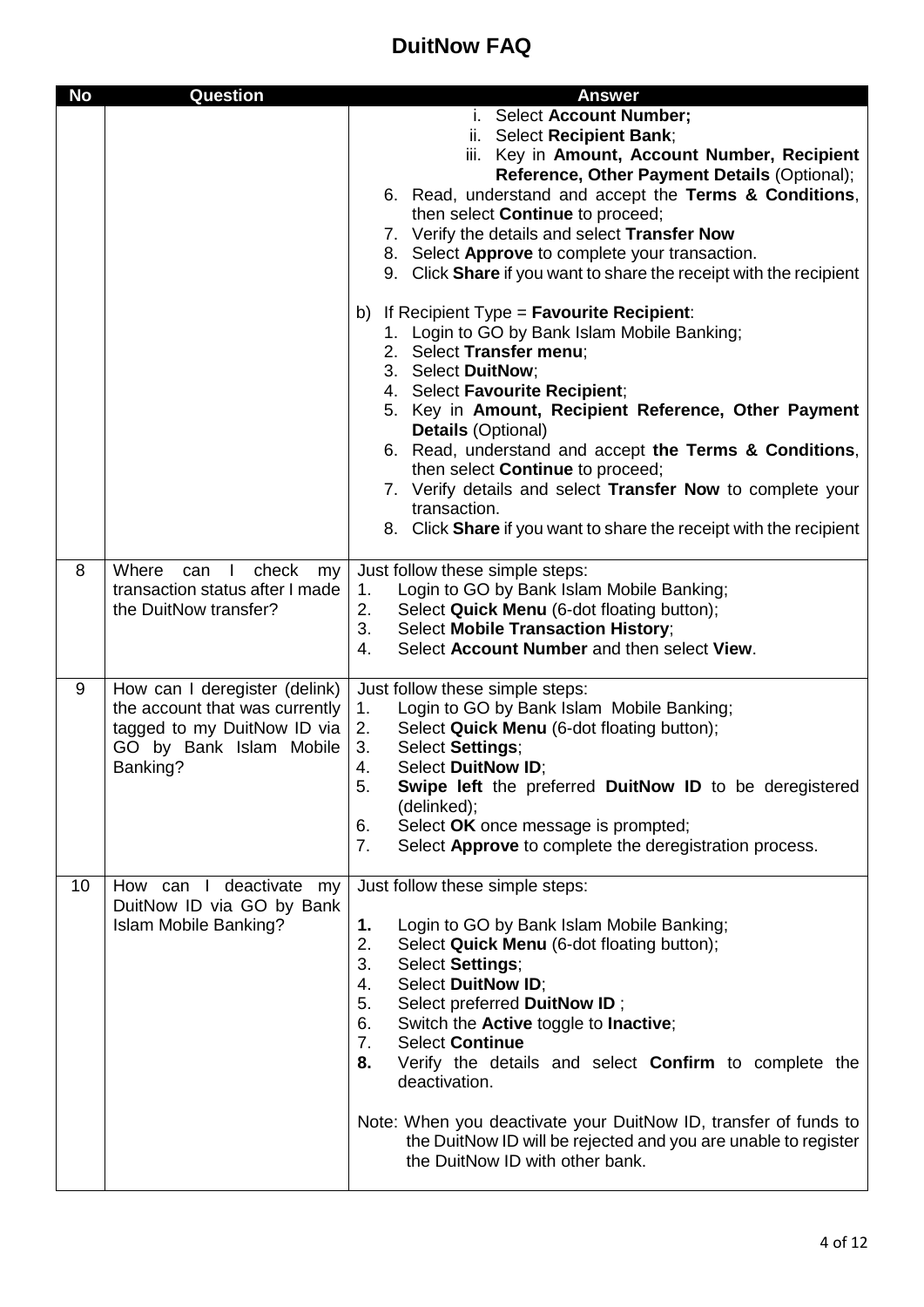| <b>No</b>      | <b>Question</b>                                                                                                                                                                                                    | <b>Answer</b>                                                                                                                                                                                                                                                                                                                                                                                                                                                                                                                                                                                                                                                                                                                                                             |
|----------------|--------------------------------------------------------------------------------------------------------------------------------------------------------------------------------------------------------------------|---------------------------------------------------------------------------------------------------------------------------------------------------------------------------------------------------------------------------------------------------------------------------------------------------------------------------------------------------------------------------------------------------------------------------------------------------------------------------------------------------------------------------------------------------------------------------------------------------------------------------------------------------------------------------------------------------------------------------------------------------------------------------|
| 11             | the<br>Currently<br>receiving<br>account for my DuitNow ID is<br>Islam<br><b>Bank</b><br>Savings<br>my<br>Account. Can I change it to my<br>other account in Bank Islam<br>via GO by Bank Islam Mobile<br>Banking? | Just follow these simple steps:<br>1. Login to GO by Bank Islam Mobile Banking;<br>2. Select Quick Menu (6-dot floating button);<br>3. Select Settings;<br>4. Select DuitNow ID;<br>5. Select the preferred registered DuitNow ID;<br>6. Select Account fields to view the list of available Receiving<br><b>Account</b><br>7. Select the preferred Receiving Account and then select                                                                                                                                                                                                                                                                                                                                                                                     |
|                |                                                                                                                                                                                                                    | <b>Continue</b><br>8. Verify the details and select Confirm<br>9. Select Approve to complete the transaction                                                                                                                                                                                                                                                                                                                                                                                                                                                                                                                                                                                                                                                              |
| 12             | The receiving bank for my<br>DuitNow ID is Bank ABC. Can<br>I change it to my Bank Islam's<br>account via Go by Bank Islam<br>Mobile Banking?                                                                      | Just follow these simple steps:<br>1. Login to GO by Bank Islam Mobile Banking;<br>2. Select Quick Menu (6-dot floating button);<br>3. Select Settings;<br>4. Select DuitNow ID;<br>5. Select the DuitNow ID registered with other bank;<br>6. Select new Receiving Account to switch bank.<br>7. Read, understand and accept the Terms & Conditions and<br>select Continue to proceed<br>8. Verify the details and Confirm<br>9. Select Approve to complete the transaction                                                                                                                                                                                                                                                                                              |
|                | DuitNow services via Internet Banking                                                                                                                                                                              |                                                                                                                                                                                                                                                                                                                                                                                                                                                                                                                                                                                                                                                                                                                                                                           |
| 1              | How can I register DuitNow ID<br>via Internet Banking?                                                                                                                                                             | Just follow these simple steps:<br>1.<br>Login to Internet Banking;<br>2. Select Settings;<br>3.<br>Select DuitNow ID;<br>4.<br>Click Add;<br>5.<br>Select preferred DuitNow ID Type;<br>Select Receiving Account from dropdown list;<br>6.<br>Read and accept the Terms and Conditions by clicking on<br>7.<br>checkbox;<br>Click Next to proceed to next page;<br>8.<br>Verify DuitNow ID Registration details;<br>9.<br>10. Click Request i-Access Code (IAC);<br>11. The unique 10-character i-Access Code will be generated and<br>delivered to your registered mobile number via SMS;<br>12. Verify the first 4-character on-screen and enter the last 6-digit<br>to complete your transaction request;<br>13. Click Confirm to submit your request for processing. |
| $\overline{2}$ | Can I check my DuitNow ID<br>status and details via Internet<br>Banking?                                                                                                                                           | Just follow these simple steps:<br>Login to Internet Banking;<br>1.<br>2.<br>Select Settings;<br>Select DuitNow ID;<br>3.<br>Select preferred DuitNow ID Type;<br>4.<br>Click View to proceed to next page;<br>5.<br>Details of your DuitNow ID will be displayed on the screen.<br>6.                                                                                                                                                                                                                                                                                                                                                                                                                                                                                    |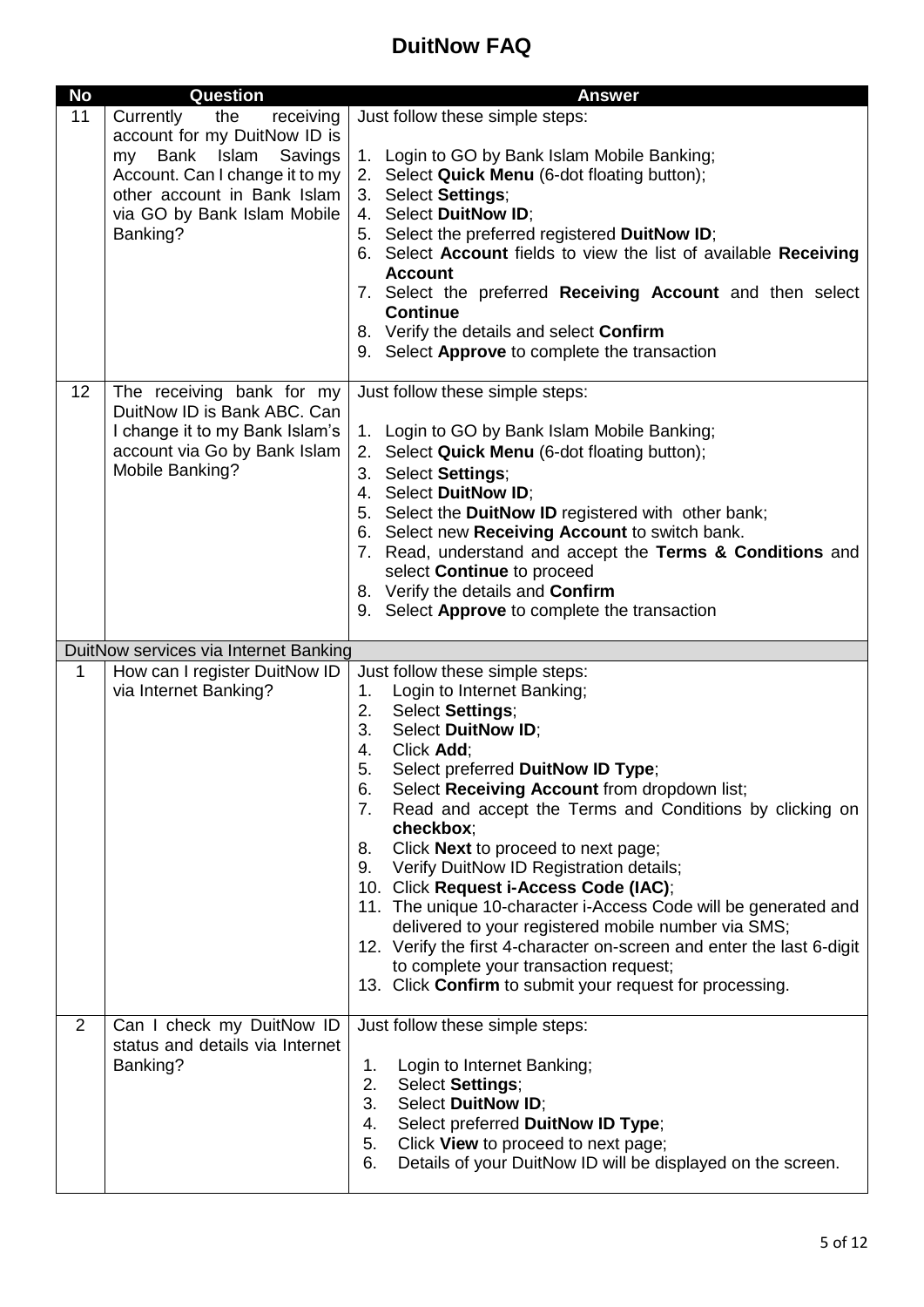| <b>No</b> | Question                                                                                         | <b>Answer</b>                                                                                                                                                                                                                                                                                                                                                                                                                                                                                                                                                                                                                                                                                                                                                                                                                                                                                                                                                                                                                                                                                                                                                                                                                                                                                                                                                                                                                                                                                                                                                                                                                                                      |
|-----------|--------------------------------------------------------------------------------------------------|--------------------------------------------------------------------------------------------------------------------------------------------------------------------------------------------------------------------------------------------------------------------------------------------------------------------------------------------------------------------------------------------------------------------------------------------------------------------------------------------------------------------------------------------------------------------------------------------------------------------------------------------------------------------------------------------------------------------------------------------------------------------------------------------------------------------------------------------------------------------------------------------------------------------------------------------------------------------------------------------------------------------------------------------------------------------------------------------------------------------------------------------------------------------------------------------------------------------------------------------------------------------------------------------------------------------------------------------------------------------------------------------------------------------------------------------------------------------------------------------------------------------------------------------------------------------------------------------------------------------------------------------------------------------|
| 3         | What if the mobile number<br>displayed via Internet Banking<br>is not my mobile number?          | Kindly go to any Bank Islam branch to update your mobile number.<br>Once updated, please go to Internet Banking to register.                                                                                                                                                                                                                                                                                                                                                                                                                                                                                                                                                                                                                                                                                                                                                                                                                                                                                                                                                                                                                                                                                                                                                                                                                                                                                                                                                                                                                                                                                                                                       |
| 4         | Can I save any DuitNow ID as<br>one of my favourite recipient<br>via Internet Banking?           | Yes, you can save any DuitNow ID as your favourite recipient.                                                                                                                                                                                                                                                                                                                                                                                                                                                                                                                                                                                                                                                                                                                                                                                                                                                                                                                                                                                                                                                                                                                                                                                                                                                                                                                                                                                                                                                                                                                                                                                                      |
| 5         | How can I perform DuitNow<br>Favourite<br>Accounts<br>Maintenance<br>Internet<br>via<br>Banking? | Just follow these simple steps:<br>1.<br>Login to Internet Banking;<br><b>Click Funds Transfer;</b><br>2.<br>3.<br>Select Maintenance;<br><b>Select Favourite Accounts;</b><br>4.<br>Select Fund Transfer Type = DuitNow from dropdown list;<br>5.<br>Click Submit to proceed to next page;<br>6.<br>Summary of your Favourite DuitNow Accounts will be<br>7.<br>displayed on screen;<br>Select Maintenance Type:<br>8.<br>a) If Maintenance $Type = Add;$<br>i. Click Add to proceed to next page;<br>ii. Enter Nickname;<br>iii. Select preferred DuitNow Type;<br>If DuitNow Type = NRIC Number, then enter<br>$\bullet$<br><b>NRIC Number:</b><br>If DuitNow Type = Passport Number, then Select<br>$\bullet$<br>Passport Issuing Country from dropdown list<br>and enter Passport Number;<br>If DuitNow Type = $Army ID / Police ID$ , then enter<br>$\bullet$<br>Army ID / Police ID;<br>If DuitNow Type = Business Registration<br>$\bullet$<br>Number, then enter Business Registration<br>Number;<br>If DuitNow Type = <b>Mobile Number</b> , then enter<br><b>Mobile Number:</b><br>If DuitNow $Type = Account$ Number, then select<br>$\bullet$<br>Recipient Transfer Type and Recipient Bank,<br>and enter Recipient Account and Recipient<br>Name;<br>iv. Click Add to proceed to next page;<br>b) If Maintenance Type = Edit;<br>i. Select your preferred Favourite DuitNow Accounts;<br>ii. Click Edit to proceed to next page;<br>iii. Details of your Favourite DuitNow Accounts will be<br>displayed on screen;<br>iv. Enter Nickname<br>v. Select preferred DuitNow Type;<br>If DuitNow Type = $NRIC$ Number, then enter<br><b>NRIC Number;</b> |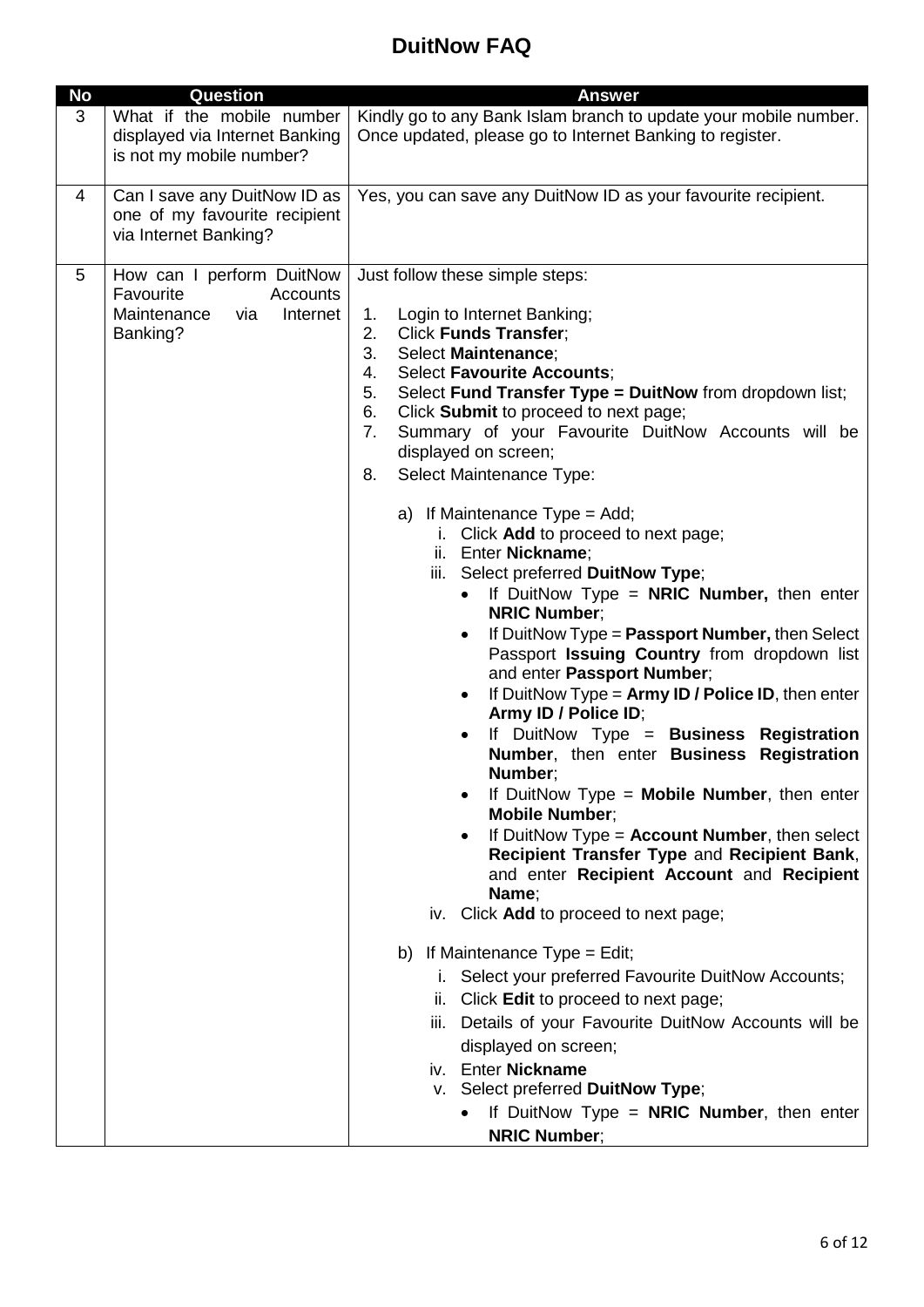| <b>No</b>      | <b>Question</b>                                                            | <b>Answer</b>                                                                                                                                                                                                                                                                                                                                                                                                                                                                                                                                                                                                                                                                                                                                                                                                                                                                                                                                                                                                                                                                                                                                                                                                                                                                                                                                       |
|----------------|----------------------------------------------------------------------------|-----------------------------------------------------------------------------------------------------------------------------------------------------------------------------------------------------------------------------------------------------------------------------------------------------------------------------------------------------------------------------------------------------------------------------------------------------------------------------------------------------------------------------------------------------------------------------------------------------------------------------------------------------------------------------------------------------------------------------------------------------------------------------------------------------------------------------------------------------------------------------------------------------------------------------------------------------------------------------------------------------------------------------------------------------------------------------------------------------------------------------------------------------------------------------------------------------------------------------------------------------------------------------------------------------------------------------------------------------|
|                |                                                                            | If DuitNow Type = Passport Number; then select<br>$\bullet$<br>Passport Issuing Country from dropdown list<br>and enter Passport Number;<br>If DuitNow Type = $Army ID / Police ID$ , then enter<br>٠<br>Army ID / Police ID;<br>If DuitNow Type = Business Registration<br>٠<br>Number, then enter Business Registration<br>Number:<br>If DuitNow Type = $Mobile Number$ , then enter<br>$\bullet$<br><b>Mobile Number;</b><br>If DuitNow Type = Account Number, then select<br>$\bullet$<br>Recipient Transfer Type and Recipient Bank,<br>and enter Recipient Account and Recipient<br>Name;<br>vi. Click Edit to proceed to next page;<br>c) If Maintenance $Type = View/Delete;$<br>i. Select your preferred Favourite DuitNow Accounts;<br>ii. Click View / Delete to view your Favourite DuitNow<br>Accounts details;<br>iii. Details of your Favourite DuitNow Accounts will be<br>displayed on screen;<br>iv. Click Delete to proceed to next page;<br>Verify Favourite Account Details;<br>9.<br>10. Click Request i-Access Code;<br>11. The unique 10-character i-Access Code will be generated and<br>delivered to your registered mobile number via SMS;<br>12. Verify the first 4-character on-screen and enter the last 6-digit<br>to complete your transaction request;<br>13. Click Confirm to submit your request for processing. |
| 6              | Is there any limit for DuitNow<br>transfers<br>via<br>Internet<br>Banking? | Maximum limit per day:<br>Resident: RM50,000.00<br>Non-Resident: RM10,000.00<br>However, the default limit is RM5,000.00.                                                                                                                                                                                                                                                                                                                                                                                                                                                                                                                                                                                                                                                                                                                                                                                                                                                                                                                                                                                                                                                                                                                                                                                                                           |
| $\overline{7}$ | How can I perform DuitNow<br>transfer via Internet Banking?                | Just follow these simple steps:<br>Login to Internet Banking;<br>1.<br>2.<br><b>Click Funds Transfer;</b><br>3.<br>Select DuitNow;<br>Select From Account from dropdown list;<br>4.<br>5.<br>Select preferred Transfer To from dropdown list;<br>6.<br><b>Enter Transfer Amount;</b><br>7.<br><b>Effective Date</b> is defaulted to Today;<br>8.<br><b>Select Recipient Type:</b><br>a) If Recipient Type = Open Recipient:                                                                                                                                                                                                                                                                                                                                                                                                                                                                                                                                                                                                                                                                                                                                                                                                                                                                                                                         |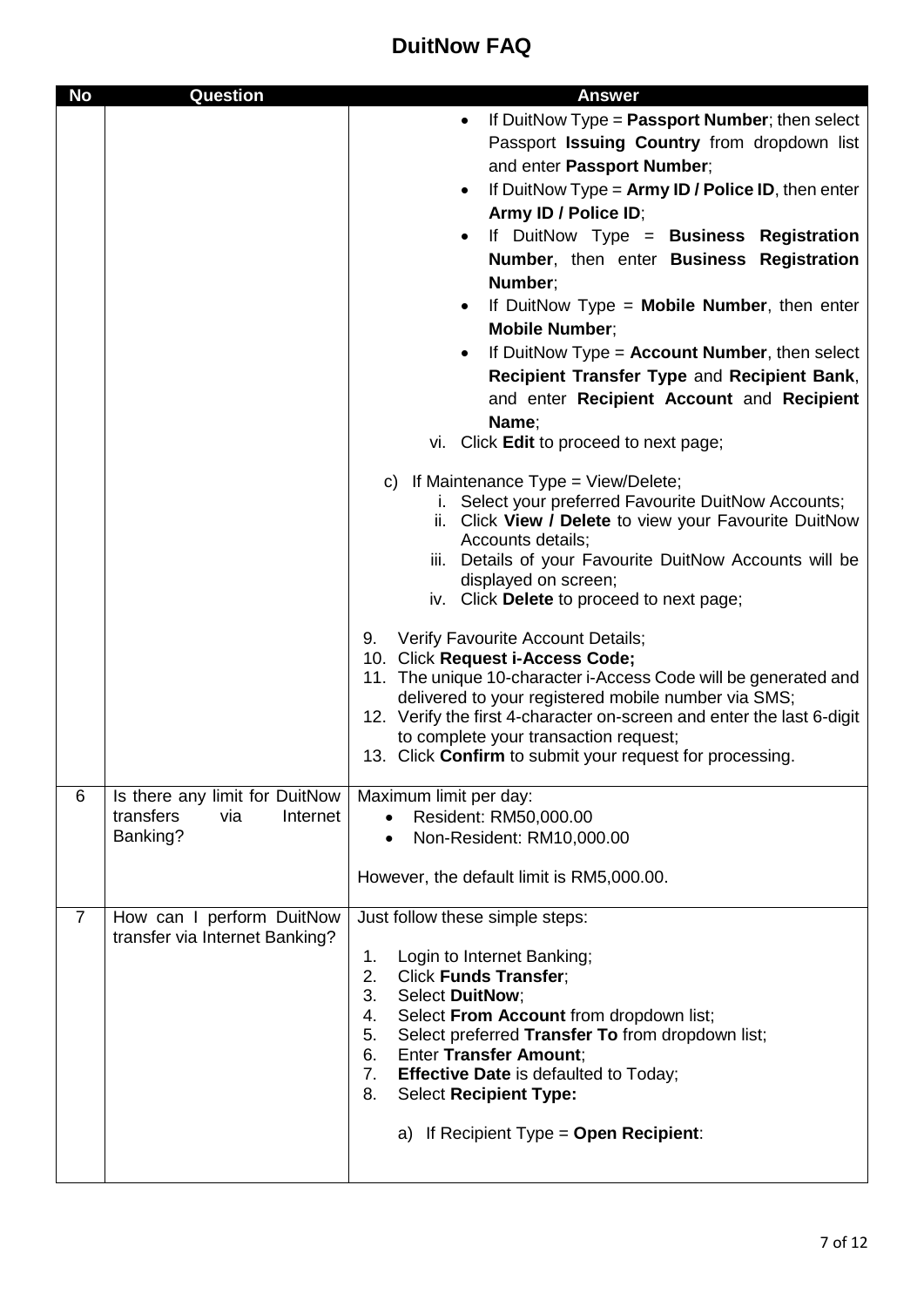| <b>No</b> | <b>Question</b>                                                                               | <b>Answer</b>                                                                                                                                                                                                                                                                                                                                                                                                                                                                                                                                                                                                                                                                                  |
|-----------|-----------------------------------------------------------------------------------------------|------------------------------------------------------------------------------------------------------------------------------------------------------------------------------------------------------------------------------------------------------------------------------------------------------------------------------------------------------------------------------------------------------------------------------------------------------------------------------------------------------------------------------------------------------------------------------------------------------------------------------------------------------------------------------------------------|
|           |                                                                                               | Note: Only value A-Z, a-z, 0-9, symbols such as plus "+"<br>and asterisk "*" are allowed for DuitNow ID Number field."                                                                                                                                                                                                                                                                                                                                                                                                                                                                                                                                                                         |
|           |                                                                                               | If Transfer $To = NRIC$ Number, then enter NRIC<br>$\bullet$<br>Number;<br>If Transfer To = Passport Number, then select<br>$\bullet$<br>Passport Issuing Country from dropdown list and<br>enter Passport Number;<br>If Transfer To $=$ Army ID / Police ID, then enter Army<br>$\bullet$<br>ID / Police ID;<br>If Transfer To = Business Registration Number,<br>$\bullet$<br>then enter Business Registration Number;<br>If Transfer $To = Mobile Number$ , then enter Mobile<br>Number;<br>If Transfer To = Account Number, select Transfer<br>$\bullet$<br>Type and Recipient Bank, and key in Recipient<br><b>Account Number;</b>                                                        |
|           |                                                                                               | b) If Recipient Type = $\blacksquare$ <b>Favourite Recipient</b> , then select<br>Favourite Recipient from dropdown list                                                                                                                                                                                                                                                                                                                                                                                                                                                                                                                                                                       |
|           |                                                                                               | <b>Enter Recipient Reference;</b><br>9.<br>10. Enter Other Payment Details (optional);<br>11. Enter Recipient Email (optional);<br>12. Read and accept the Terms and Conditions by clicking on<br>checkbox;<br>13. Click Transfer to proceed to next page;<br>14. Charge Amount will be displayed on screen;<br>15. Verify Transfer Details;<br>16. Click Request i-Access Code (IAC);<br>17. The unique 10-character i-Access Code will be generated and<br>delivered to your registered mobile number via SMS;<br>18. Verify the first 4-character on-screen and enter the last 6-digit<br>to complete your transaction request;<br>19. Click Confirm to submit your request for processing. |
| 8         | Where<br>check<br>can<br>J.<br>my<br>transaction status after I made<br>the DuitNow transfer? | Login to Internet Banking. Go to My Accounts > Internet Banking<br>Transaction History and select DuitNow Transfer.                                                                                                                                                                                                                                                                                                                                                                                                                                                                                                                                                                            |
| 9         | How can I view DuitNow<br>Internet Banking Transaction<br>History?                            | Just follow these simple steps:<br>Login to Internet Banking;<br>1.<br>2.<br><b>Click My Accounts;</b><br>3.<br><b>Select Internet Banking Transaction History;</b><br>Select Transaction Type = DuitNow from dropdown list;<br>4.<br>5.<br>Select Start Date and End Date;<br>6.<br>Click Submit to submit your request for processing;<br>Summary of your DuitNow transactions will be displayed on<br>7.<br>the screen;<br>Click View details;<br>8.<br>Details of your DuitNow transaction will be displayed on the<br>9.<br>screen.                                                                                                                                                       |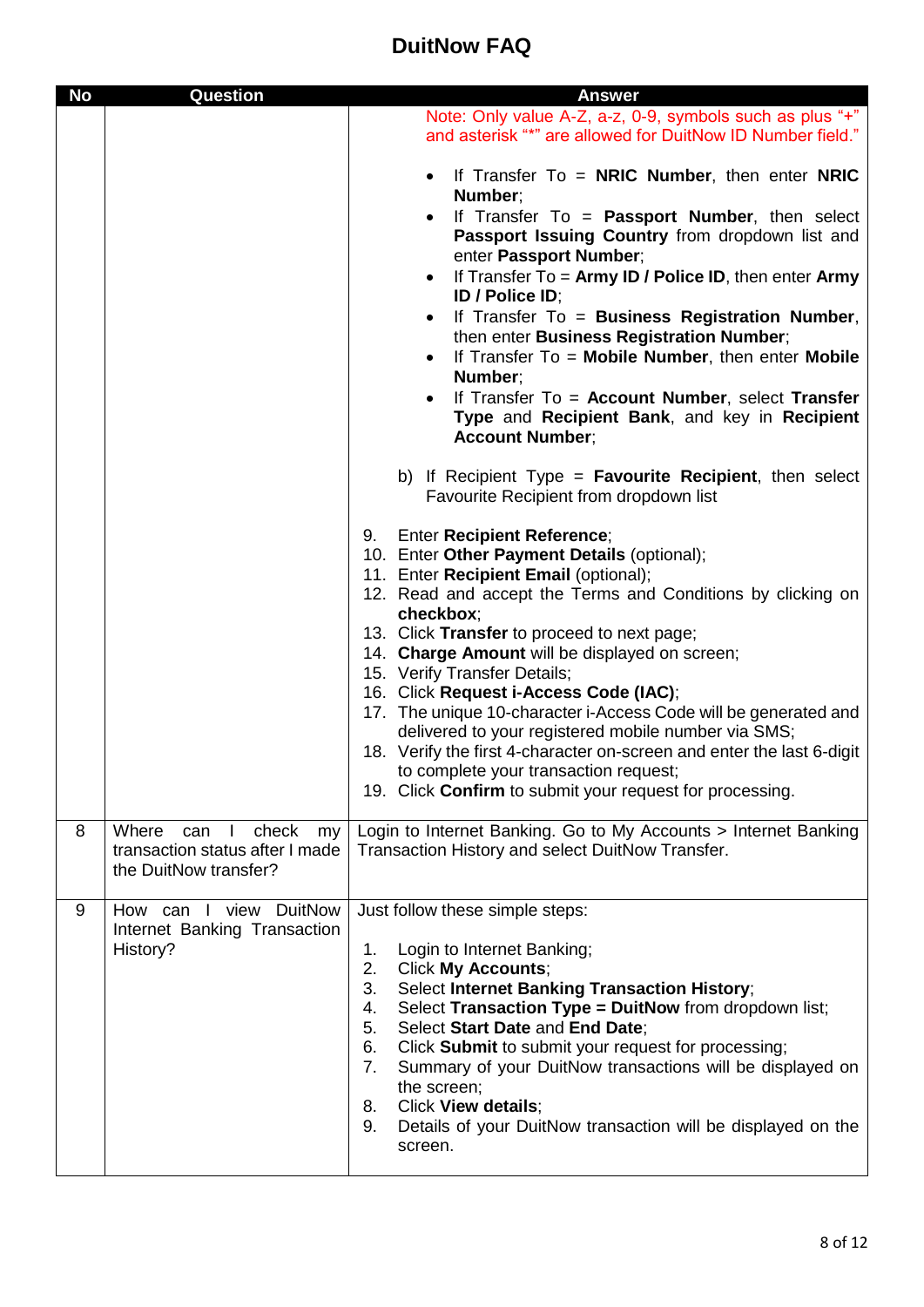| <b>No</b> | Question                                | <b>Answer</b>                                                                                                                |
|-----------|-----------------------------------------|------------------------------------------------------------------------------------------------------------------------------|
| 10        | How can I deregister (delink)           | Just follow these simple steps:                                                                                              |
|           | the account that was currently          |                                                                                                                              |
|           | tagged to my DuitNow ID via             | 1.<br>Login to Internet Banking;                                                                                             |
|           | Internet Banking?                       | 2.<br>Select Settings;                                                                                                       |
|           |                                         | 3.<br><b>Select DuitNow ID:</b>                                                                                              |
|           |                                         | Select preferred DuitNow ID Type;<br>4.<br>5.<br>Click View to proceed to next page;                                         |
|           |                                         | Details of your DuitNow ID will be displayed on the screen;<br>6.                                                            |
|           |                                         | 7.<br>Select Status;                                                                                                         |
|           |                                         | 8.<br>Select preferred Change Status To = Deregister from                                                                    |
|           |                                         | dropdown list;                                                                                                               |
|           |                                         | Click Next to proceed to next page;<br>9.                                                                                    |
|           |                                         | 10. Verify DuitNow ID Maintenance details;                                                                                   |
|           |                                         | 11. Click Request i-Access Code;                                                                                             |
|           |                                         | 12. The unique 10-character i-Access Code will be generated and                                                              |
|           |                                         | delivered to your registered mobile number via SMS;<br>13. Verify the first 4-character on-screen and enter the last 6-digit |
|           |                                         | to complete your transaction request;                                                                                        |
|           |                                         | 14. Click Update to submit your request for processing.                                                                      |
|           |                                         |                                                                                                                              |
| 11        | deactivate my<br>How can I              | Just follow these simple steps:                                                                                              |
|           | <b>DuitNow</b><br>ID<br>Internet<br>via |                                                                                                                              |
|           | Banking?                                | 1. Login to Internet Banking;                                                                                                |
|           |                                         | 2. Select Settings;<br>3. Select DuitNow ID;                                                                                 |
|           |                                         | 4. Select preferred DuitNow ID Type;                                                                                         |
|           |                                         | 5. Click View to proceed to next page;                                                                                       |
|           |                                         | 6. Details of your DuitNow ID will be displayed on the screen;                                                               |
|           |                                         | 7. Select Status;                                                                                                            |
|           |                                         | 8. Select preferred Change Status To = Inactive from dropdown                                                                |
|           |                                         | list;                                                                                                                        |
|           |                                         | 9. Click <b>Next</b> to proceed to next page;                                                                                |
|           |                                         | 10. Verify DuitNow ID Maintenance details;                                                                                   |
|           |                                         | 11. Click Request i-Access Code;<br>12. The unique 10-character i-Access Code will be generated and                          |
|           |                                         | delivered to your registered mobile number via SMS;                                                                          |
|           |                                         | 13. Verify the first 4-character on-screen and enter the last 6-digit                                                        |
|           |                                         | to complete your transaction request;                                                                                        |
|           |                                         | 14. Click Update to submit your request for processing.                                                                      |
|           |                                         |                                                                                                                              |
|           |                                         | Note: When you deactivate your DuitNow ID, transfer of funds to                                                              |
|           |                                         | the DuitNow ID will be rejected and you are unable to register<br>the DuitNow ID with other bank.                            |
|           |                                         |                                                                                                                              |
| 12        | Currently<br>the<br>receiving           | Yes. Just follow these simple steps:                                                                                         |
|           | account for my DuitNow ID is            |                                                                                                                              |
|           | Islam<br>Savings<br>Bank<br>my          | Login to Internet Banking;<br>1.                                                                                             |
|           | Account. Can I change it to my          | 2.<br>Select Settings;                                                                                                       |
|           | other account in Bank Islam             | 3.<br>Select DuitNow ID;                                                                                                     |
|           | via Internet Banking?                   | Select preferred DuitNow ID Type;<br>4.                                                                                      |
|           |                                         | Click View to proceed to next page;<br>5.<br>Details of your DuitNow ID will be displayed on the screen;<br>6.               |
|           |                                         | 7.<br><b>Select Receiving Account;</b>                                                                                       |
|           |                                         | Select preferred New Receiving Account from dropdown list;<br>8.                                                             |
|           |                                         | Click Next to proceed to next page;<br>9.                                                                                    |
|           |                                         | 10. Verify DuitNow ID Maintenance details;                                                                                   |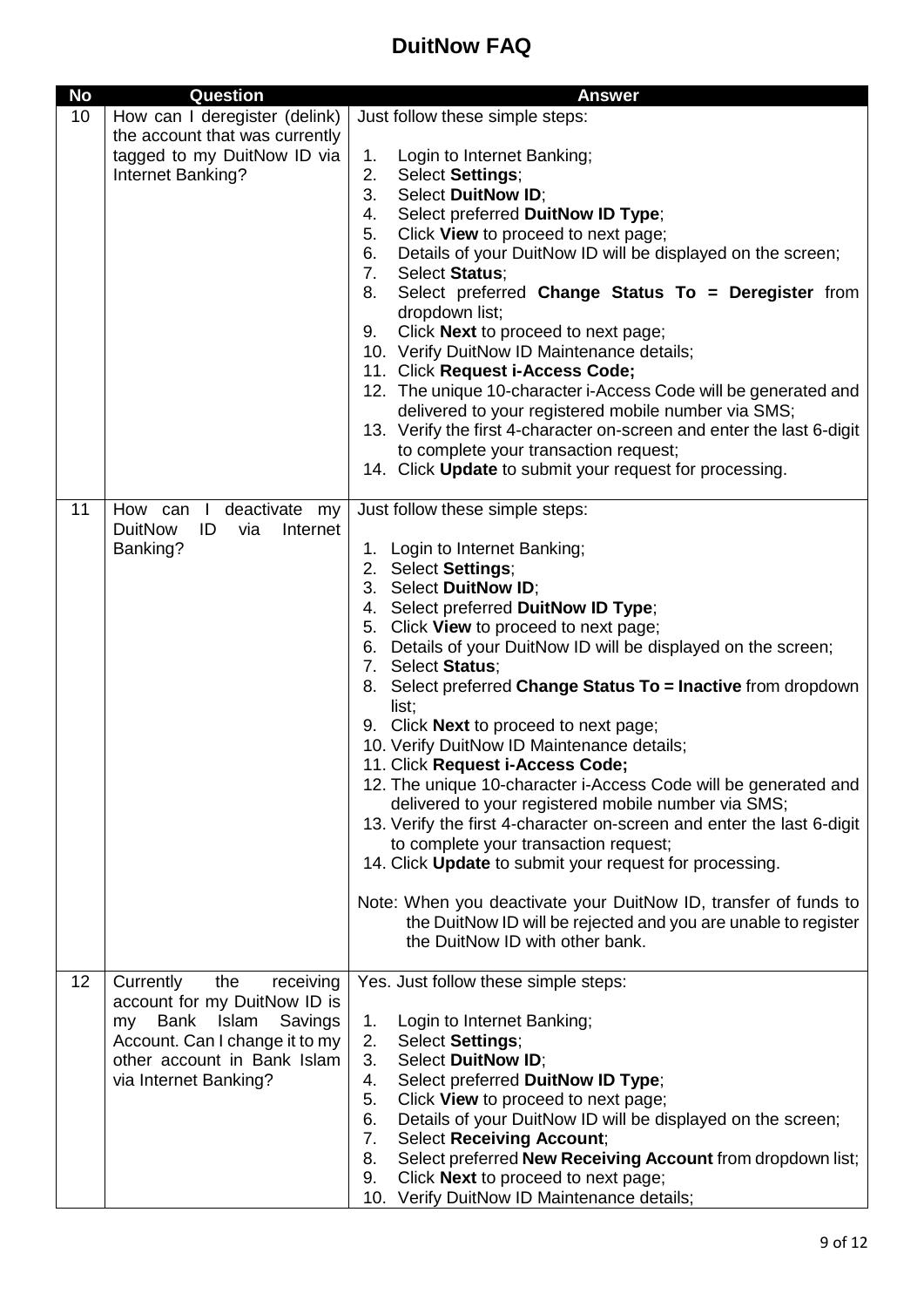| <b>No</b>      | <b>Question</b>                                                                                                             | <b>Answer</b>                                                                                                                                                                                                                                                                                                                                                                                                                                                                                                                                                                                                                                                                                                                                                                                                                                   |
|----------------|-----------------------------------------------------------------------------------------------------------------------------|-------------------------------------------------------------------------------------------------------------------------------------------------------------------------------------------------------------------------------------------------------------------------------------------------------------------------------------------------------------------------------------------------------------------------------------------------------------------------------------------------------------------------------------------------------------------------------------------------------------------------------------------------------------------------------------------------------------------------------------------------------------------------------------------------------------------------------------------------|
|                |                                                                                                                             | 11. Click Request i-Access Code;<br>12. The unique 10-character i-Access Code will be generated and<br>delivered to your registered mobile number via SMS;<br>13. Verify the first 4-character on-screen and enter the last 6-digit<br>to complete your transaction request;<br>14. Click Update to submit your request for processing.                                                                                                                                                                                                                                                                                                                                                                                                                                                                                                         |
| 13             | The receiving bank for my<br>DuitNow ID is Bank ABC. Can<br>I change it to my Bank Islam's<br>account via Internet Banking? | Yes. Just follow these simple steps:<br>1.<br>Login to Internet Banking;<br>2.<br>Select Settings;<br>Select DuitNow ID;<br>3.<br>Select preferred DuitNow ID Type;<br>4.<br>Click View to proceed to next page;<br>5.<br>6.<br>Details of your DuitNow ID will be displayed on the screen;<br>7.<br><b>Select Receiving Account;</b><br>Select preferred New Receiving Account from dropdown list;<br>8.<br>Click Next to proceed to next page;<br>9.<br>10. Verify DuitNow ID Maintenance details;<br>11. Click Request i-Access Code;<br>12. The unique 10-character i-Access Code will be generated and<br>delivered to your registered mobile number via SMS;<br>13. Verify the first 4-character on-screen and enter the last 6-digit<br>to complete your transaction request;<br>14. Click Update to submit your request for processing. |
|                | DuitNow services via ATM                                                                                                    |                                                                                                                                                                                                                                                                                                                                                                                                                                                                                                                                                                                                                                                                                                                                                                                                                                                 |
| 1              | How can I register DuitNow ID<br>via ATM?                                                                                   | Just follow these simple steps:<br>On the main menu, select <b>Bank Islam</b><br>1.<br>Select DuitNow and agree with the Terms and Conditions of<br>2.<br>DuitNow by clicking Proceed<br><b>Select DuitNow ID Maintenance</b><br>3.<br>4.<br><b>Select Register</b><br>Proceed by selecting the preferred DuitNow ID to be<br>5.<br>registered<br>Select the receiving account to be linked to the preferred<br>6.<br>DuitNow ID<br>Verify and ensure the displayed DuitNow ID registration<br>$7_{\cdot}$<br>details are correct. Click Confirm                                                                                                                                                                                                                                                                                                |
| $\overline{2}$ | Currently, the receiving bank<br>for my DuitNow ID is Bank<br>XYZ. Can I change it to Bank<br>Islam via ATM?                | Yes. Just follow these simple steps:<br>1.<br>On the main menu, select <b>Bank Islam</b><br>Select DuitNow and agree with the Terms and Conditions of<br>2.<br>DuitNow by clicking Proceed<br><b>Select DuitNow ID Maintenance</b><br>3.<br><b>Select Change Bank</b><br>4.<br>Update Bank by selecting the preferred Bank for DuitNow ID<br>5.<br>Select the receiving account to be linked to the preferred<br>6.<br>DuitNow ID<br>Verify and ensure the receiving Bank details is updated<br>7.<br>correctly. Click Confirm.                                                                                                                                                                                                                                                                                                                 |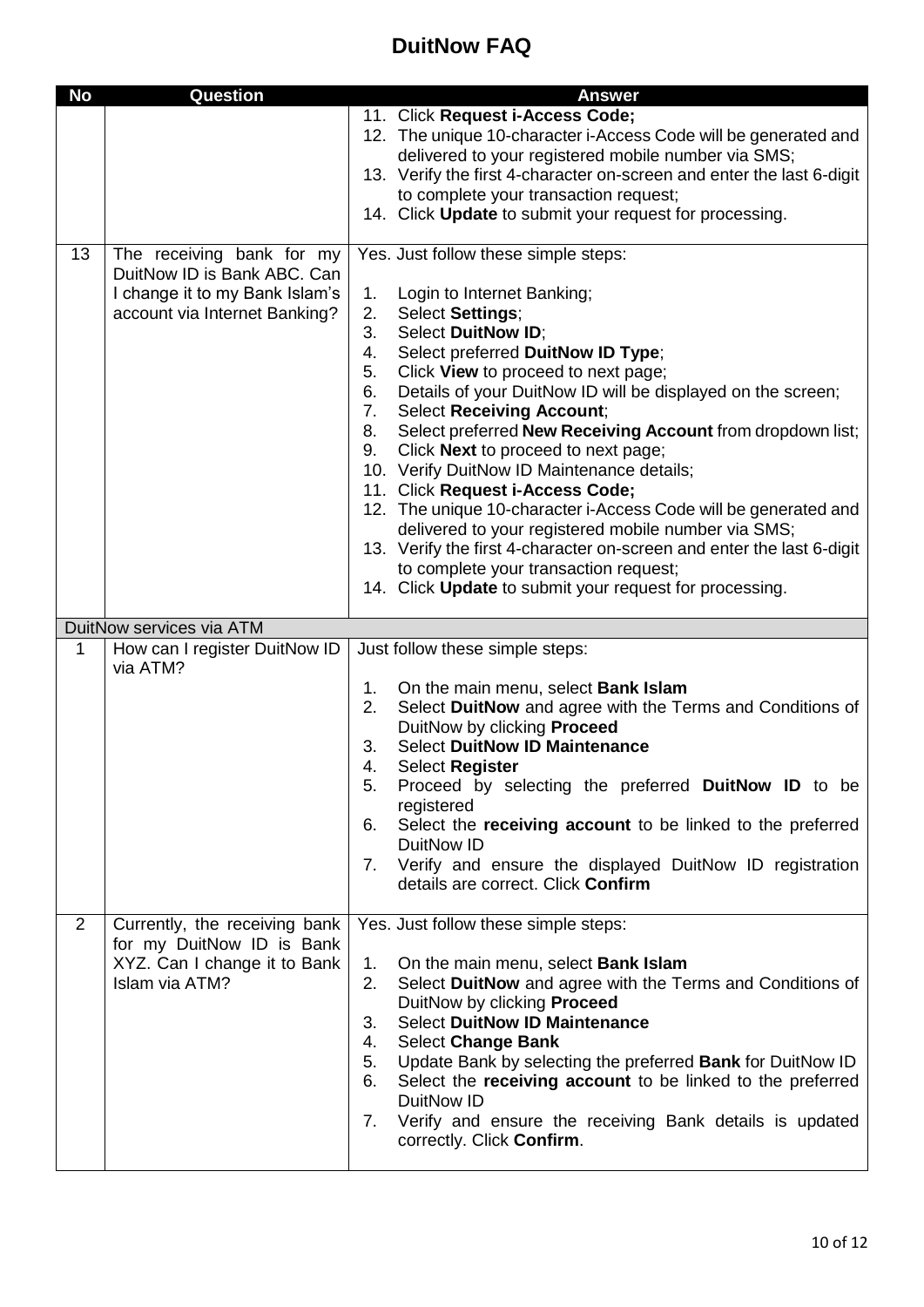| No | <b>Question</b>                                                                                                                                                               | <b>Answer</b>                                                                                                                                                                                                                                                                                                                                                                                                                                                                                                                                                                                                                                                                                             |
|----|-------------------------------------------------------------------------------------------------------------------------------------------------------------------------------|-----------------------------------------------------------------------------------------------------------------------------------------------------------------------------------------------------------------------------------------------------------------------------------------------------------------------------------------------------------------------------------------------------------------------------------------------------------------------------------------------------------------------------------------------------------------------------------------------------------------------------------------------------------------------------------------------------------|
| 3  | Currently,<br>the<br>receiving<br>account for my DuitNow ID is<br>Islam<br>Current<br>Bank<br>my<br>Account. Can I change it to my<br>other account in Bank Islam<br>via ATM? | Yes. Just follow these simple steps:<br>1.<br>On the main menu, select Bank Islam<br>2.<br>Select DuitNow and agree with the Terms and Conditions of<br>DuitNow by clicking Proceed<br><b>Select DuitNow ID Maintenance</b><br>3.<br><b>Select Change Account No</b><br>4.<br>Selecting the preferred DuitNow ID<br>5.<br>Select the updated receiving account to be linked to the<br>6.<br>preferred DuitNow ID<br>Verify and ensure the new receiving account updated<br>7.<br>correctly. Click Confirm                                                                                                                                                                                                 |
| 4  | How can I deregister (delink)<br>the account that was currently<br>tagged to my DuitNow ID via<br>ATM?                                                                        | Just follow these simple steps:<br>On the main menu, select <b>Bank Islam</b><br>1.<br>2.<br>Select DuitNow and agree with the Terms and Conditions of<br>DuitNow by clicking Proceed<br><b>Select DuitNow ID Maintenance</b><br>3.<br>Select Deregister<br>4.<br>Proceed by selecting the DuitNow ID to be deregistered<br>5.<br>Verify and ensure DuitNow ID to be deregistered is correct.<br>6.<br><b>Click Confirm</b>                                                                                                                                                                                                                                                                               |
| 5  | How can I activate/ deactivate<br>my DuitNow ID via ATM?                                                                                                                      | Just follow these simple steps:<br>On the main menu, select Bank Islam<br>1.<br>Select DuitNow and agree with the Terms and Conditions of<br>2.<br>DuitNow by clicking Proceed<br><b>Select DuitNow ID Maintenance</b><br>3.<br><b>Select Change Status</b><br>4.<br>5.<br>Select either to Activate or Deactivate<br>6.<br>Select the DuitNow ID to be activated or deactivated<br>(depending on the selection made in Step 5)<br>7. Verify and ensure DuitNow ID is correctly activated or<br>deactivated. Click Confirm<br><b>Note:</b> When you deactivate your DuitNow ID, transfer of funds to<br>the DuitNow ID will be rejected and you are unable to register<br>the DuitNow ID with other bank. |
| 6  | How can I perform DuitNow<br>transfer via ATM?                                                                                                                                | Just follow these simple steps:<br>On the main menu, select Bank Islam<br>1.<br>2.<br>Select DuitNow and agree with the Terms and Conditions of<br>DuitNow by clicking Proceed<br>Select DuitNow transaction<br>3.<br><b>Select Transfer to DuitNow ID</b><br>4.<br>Click Proceed to allow your name to be revealed if requested<br>5.<br>by recipient<br>Select the debiting Account<br>6.<br>Select Recipient's DuitNow ID type either NRIC or Mobile<br>7.<br><b>No</b><br>Enter Recipient's details correctly as per selection in Step 7<br>8.<br>Enter the amount to be transferred and click Press If Correct<br>9.                                                                                 |